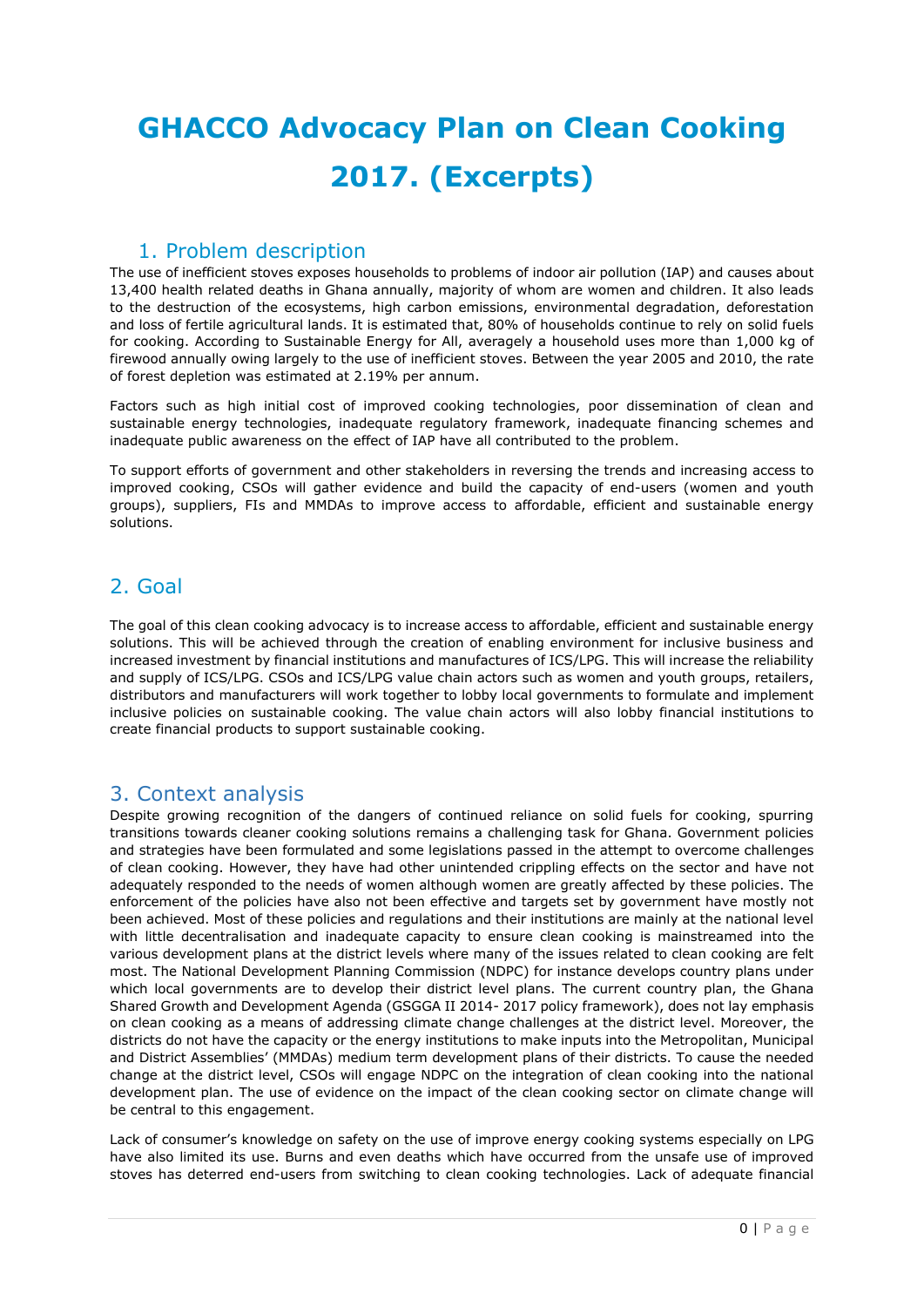support for the manufacturing and distribution of clean cooking technologies is another challenging factor. High interest rates as a result of an uncoupled and thus strongly fluctuating currency and limited liquidity of local banks imply producers have serious difficulty to obtain funding for investments/upscaling. From the end-user side is also the issue of high upfront cost of improved stoves and LPG as compared with the inefficient stoves. Financing clean cooking, like other renewable energy technologies is a new and unventured area for the financial institutions. Financial institutions will be engaged using evidence on the business opportunities in supporting both the manufacture and purchase of clean cooking technologies. The few piloted successes of financial support to clean cooking will also be used. End-user groups (women & youth groups) will also be engaged on health and safety issues in the use of ICS and LPG, to empower them towards influencing district politicians and financial institutions for increased support of clean cooking.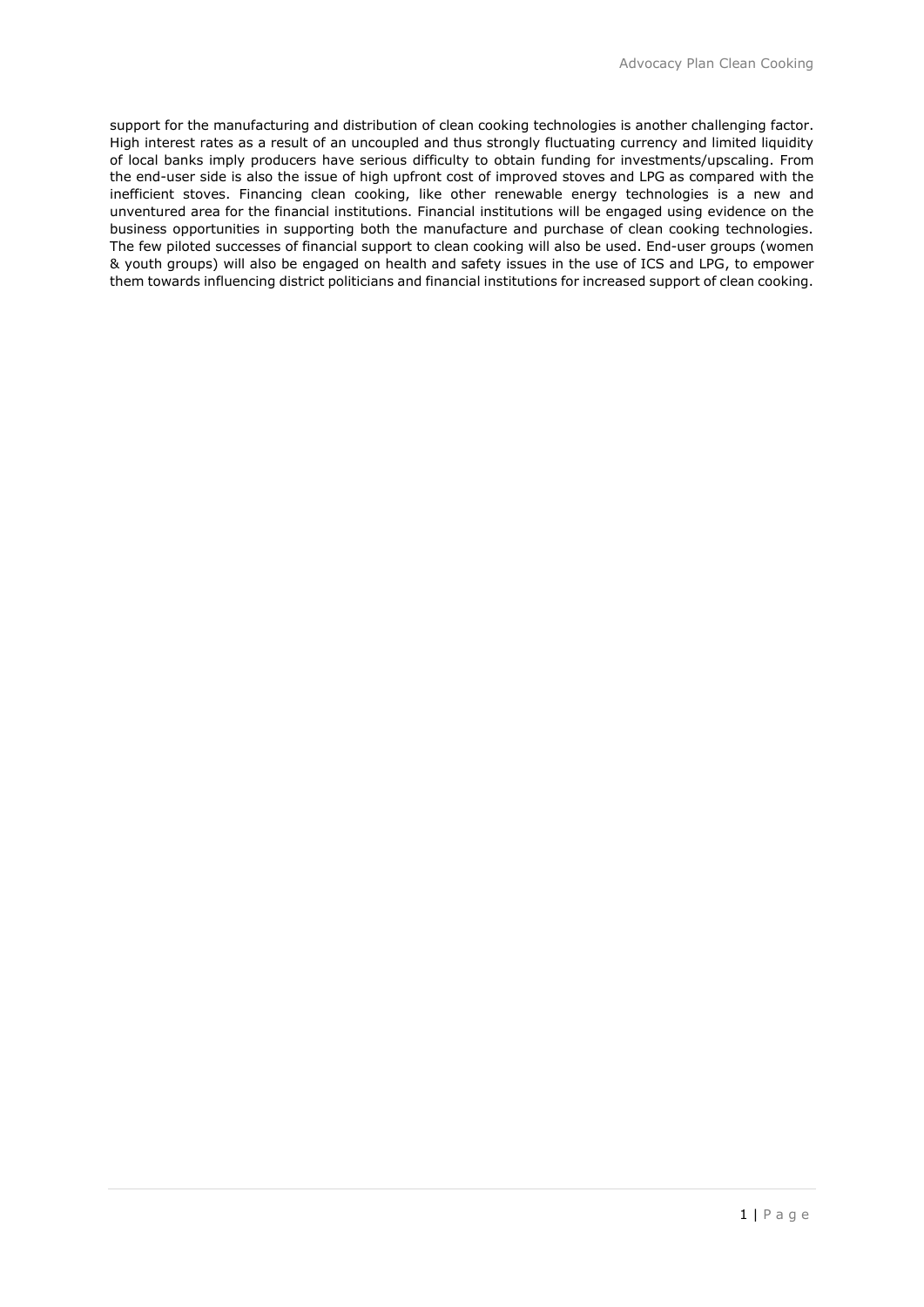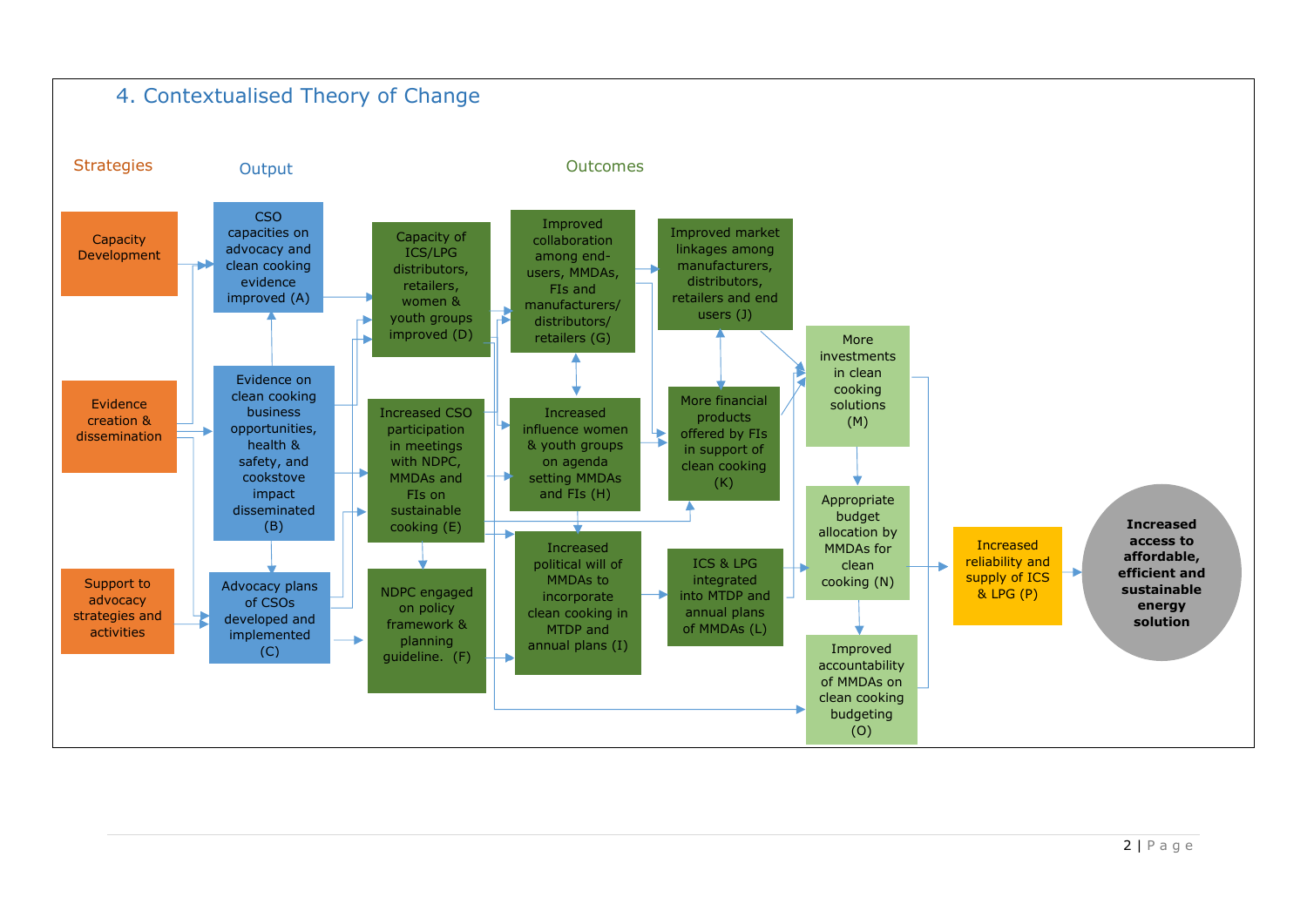|                                      | <b>ENGAGEMENT STRATEGY</b>                                                                                                                                                                               | <b>ENGAGEMENT STRATEGY</b>                                                                                                                                                                                                    | <b>ENGAGEMENT STRATEGY</b>                                                                                                                                                                                                                                                                                                                                                                 | <b>ENGAGEMENT STRATEGY</b>                                                                                                                                                                                                              |
|--------------------------------------|----------------------------------------------------------------------------------------------------------------------------------------------------------------------------------------------------------|-------------------------------------------------------------------------------------------------------------------------------------------------------------------------------------------------------------------------------|--------------------------------------------------------------------------------------------------------------------------------------------------------------------------------------------------------------------------------------------------------------------------------------------------------------------------------------------------------------------------------------------|-----------------------------------------------------------------------------------------------------------------------------------------------------------------------------------------------------------------------------------------|
| <b>Target</b><br>audience            | <b>Barriers</b>                                                                                                                                                                                          | <b>Desired change</b>                                                                                                                                                                                                         | <b>Key messages</b>                                                                                                                                                                                                                                                                                                                                                                        | <b>Communication Channel</b>                                                                                                                                                                                                            |
| Women &<br>youth<br>Groups           | Low awareness of benefits of<br>ICS on health                                                                                                                                                            | Lobbying the MMDAs and other<br>stakeholders to integrate clean<br>cooking into district<br>development plans.                                                                                                                | Cooking with open fire kills<br>ICS/LPG support good health &<br>$\bullet$<br>saves lives<br>Saves money<br>$\bullet$                                                                                                                                                                                                                                                                      | Face to Face encounter with women<br>groups at churches.<br>TV, drama, local radio programs, panel<br>discussions, jingles, and announcements.<br>Moderated group discussions,<br>Open market activations and peer to peer<br>marketing |
| Retailers and<br><b>Distributors</b> | Low access to ICS/LPG sales<br>and distributions channels                                                                                                                                                | Have more access to ICS for<br>onwards sales and distribution<br>and aftersales services,<br>Clean cookstoves available and<br>accessible in rural and peri-<br>urban areas,<br>Door to door cylinder service to<br>end users | Distributors and retailers are key<br>$\bullet$<br>to increasing access of ICS/LPG<br>LPG distribution can save lives<br>$\bullet$<br>and improve health<br>Clean cookstoves business is<br>profitable<br>Clients satisfaction leads to more<br>$\bullet$<br>customers                                                                                                                     | Face to face engagement of retail and<br>distribution shops<br>Dialogue sessions with distributors and<br>retailers<br>Capacity building workshops on how to<br>promote and increase distribution                                       |
| Financial<br>Institutions            | Lack of awareness of the<br>financial benefits of investing<br>in the cookstove sector<br>High initial cost of ICS/LPG<br>prevent potential end-users<br>from acquiring improved<br>cooking technologies | Offering financial support to<br>end-users and suppliers of ICS<br>and LPG                                                                                                                                                    | Cookstoves sector: prime<br>$\bullet$<br>opportunity for investment.<br>Clean cookstoves is financially<br>viable                                                                                                                                                                                                                                                                          | Business seminars, Face to Face<br>encounters                                                                                                                                                                                           |
| <b>MMDAs</b>                         | Low priority and interest in<br>ICS & LPG issues and policies                                                                                                                                            | Policy and budgetary allocation<br>to the cookstoves sector                                                                                                                                                                   | Mainstreaming sustainable<br>$\bullet$<br>cooking is key to improving<br>women's health and livelihood,<br>and for the economic<br>development of their districts<br>LPG and ICS promotion is key to<br>addressing climate change and<br>environmental degradation as<br>outlined in the GSGDA<br>Sustainable cooking should be<br>mainstreamed as part of climate<br>change interventions | Meetings with District Planning and<br>Coordinating Unit (DPCU), core<br>management, Development Planning<br>Sub-Committee of the selected districts.<br>Face to Face encounters on the need to<br>mainstream ICS in MTDP.              |
| <b>NDPC</b>                          | Clean cooking issues are not<br>well captured in the policy                                                                                                                                              | To highlight the issues of clean<br>cooking as a complete section                                                                                                                                                             | Highlighting clean cooking as a<br>$\bullet$<br>key indicator in the district<br>development planning guidelines                                                                                                                                                                                                                                                                           | Involve Energy Commission and other<br>relevant stakeholders in the clean cooking                                                                                                                                                       |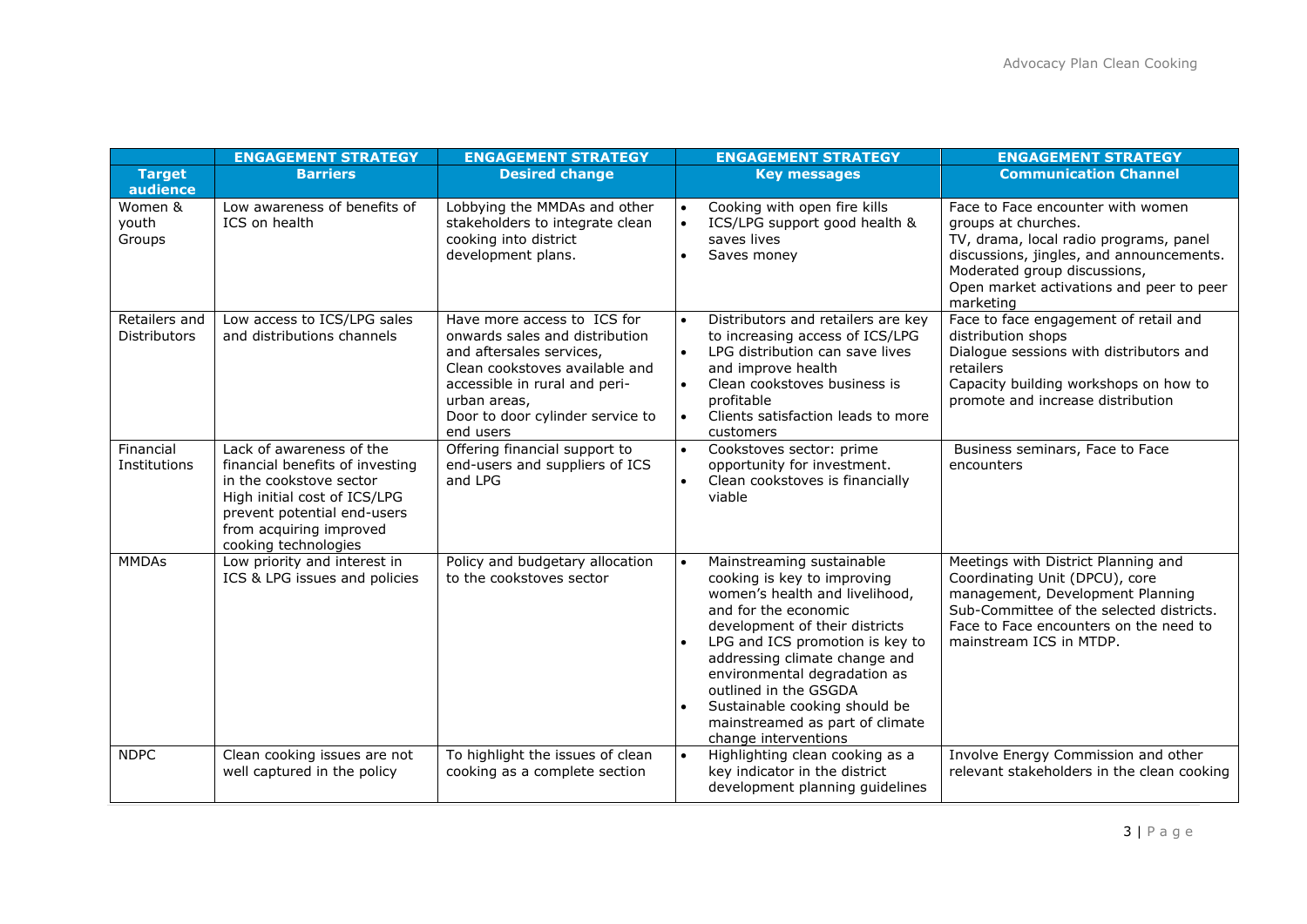|       | framework and development<br>planning guidelines                       | both in the policy frame work<br>and the planning guideline             | will ensure MMDAs integration<br>into their plans                                           | sector in the engagement meetings with<br>NDPC.                                                                          |
|-------|------------------------------------------------------------------------|-------------------------------------------------------------------------|---------------------------------------------------------------------------------------------|--------------------------------------------------------------------------------------------------------------------------|
|       |                                                                        |                                                                         |                                                                                             | Lobby Energy Commission and relevant<br>stakeholders to integrate clean cooking in<br>their position papers to the NDPC. |
| Media | Low media reportage/<br>education on cookstove sector<br><i>issues</i> | Media reports/educates on<br>indoor air pollution, ICS & LPG<br>issues. | Cooking with open fire kills<br>ICS/LPG support good health &<br>saves lives<br>Saves money | Press briefings, media engagement<br>soirees/workshops/conference,<br>editors/producers information sharing<br>meetings  |

# Activity and resource planning

7.1 Activities & resource planning for 2017 Only captured below.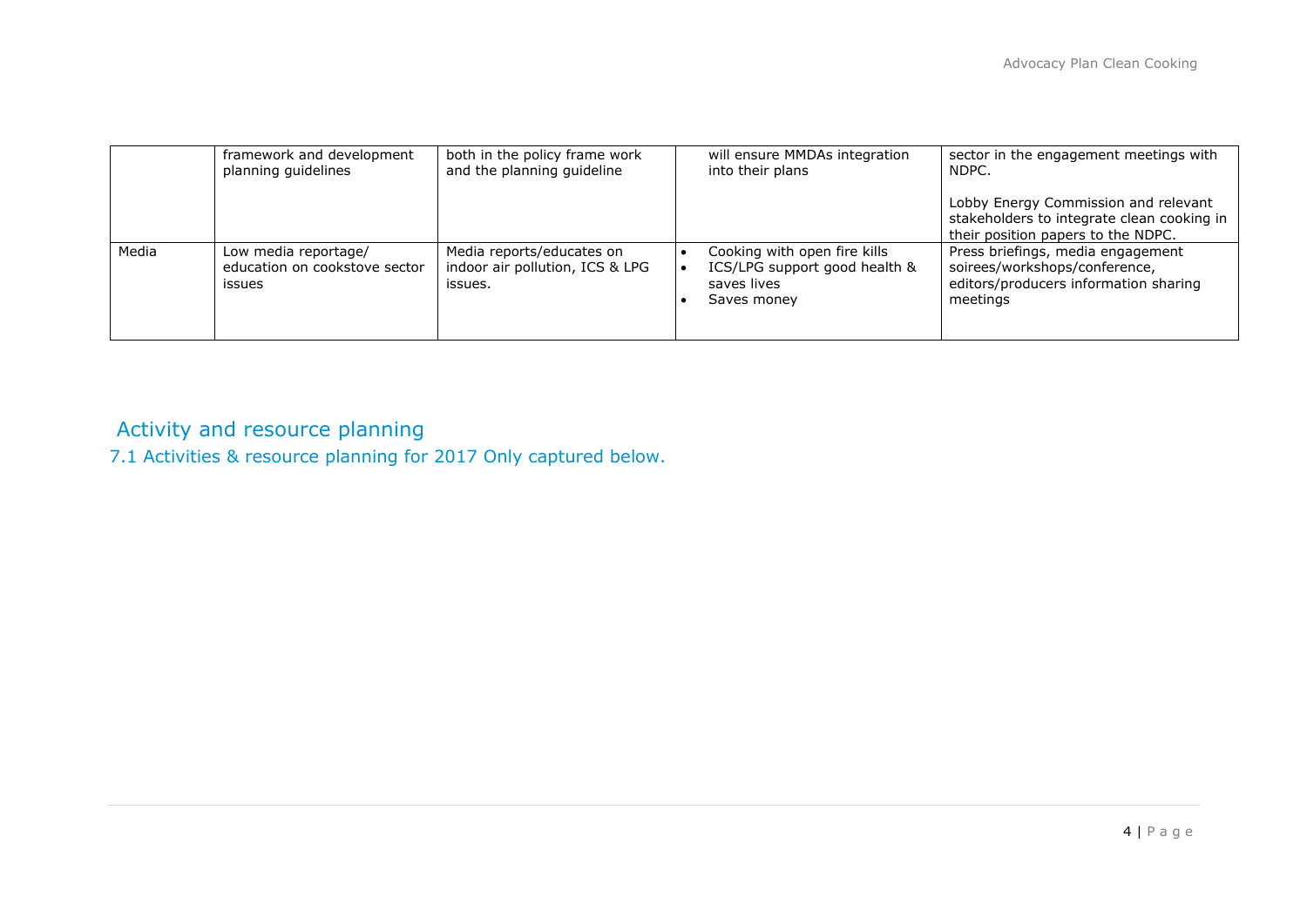| Output/<br>outcome                                                                                   | <b>Activity</b>                                                                                                                                                         | <b>Result of activity</b>                                                                                                                                     | <b>Brief description</b>                                                                                                                                                                                                       | <b>Timeline</b>    |
|------------------------------------------------------------------------------------------------------|-------------------------------------------------------------------------------------------------------------------------------------------------------------------------|---------------------------------------------------------------------------------------------------------------------------------------------------------------|--------------------------------------------------------------------------------------------------------------------------------------------------------------------------------------------------------------------------------|--------------------|
|                                                                                                      |                                                                                                                                                                         |                                                                                                                                                               |                                                                                                                                                                                                                                |                    |
| <b>CSO capacities</b><br>on advocacy<br>and clean<br>cooking<br>evidence<br>improved (A)             | Take CSOs through<br>capacity development<br>trajectory to<br>strengthen their<br>capabilities in<br>leadership, advocacy,<br>use of evidence and<br>thematic knowledge | Report of CSO training<br>workshop                                                                                                                            | SNV and IFPRI will train and<br>coach CSOs in leadership,<br>advocacy, use of evidence and<br>thematic knowledge                                                                                                               | 2016/<br>2017      |
| Evidence on<br>clean cooking<br>business<br>opportunities,<br>health & safety<br>disseminated<br>(B) | B1. Develop<br>communication<br>materials health and<br>safety issues on clean<br>cooking                                                                               | Communication<br>$\bullet$<br>material produced<br>(flyers, banners,<br>videos)                                                                               | Short-Term Technical<br>$\bullet$<br>Assistance will be sought to<br>develop communication<br>materials                                                                                                                        | Mar - Apr.<br>2017 |
|                                                                                                      | B2. Develop report on<br>business opportunities                                                                                                                         | Report on business<br>$\bullet$<br>case for clean<br>cooking production<br>and distribution                                                                   | A business consultant will<br>$\bullet$<br>be commissioned to<br>produce a report on the<br>viability of clean cooking<br>business value chain. This<br>will be shared with FI,<br>entrepreneurs.                              | May- June<br>2017  |
|                                                                                                      | B3. Organise<br>community education<br>on the importance of<br>clean cooking<br>technologies                                                                            | Community groups<br>$\bullet$<br>are sensitized on the<br>health impact of<br>indoor air pollution.                                                           | Focus group encounters<br>$\bullet$<br>with women groups at<br>churches or market centres<br>will be organised. TV and<br>local radio panel<br>discussions with phone-ins<br>to clarify their concerns/ as<br>well as jingles. | May- June<br>2017  |
|                                                                                                      | B4. Evidence<br>dissemination to FIs                                                                                                                                    | FIs are aware of the<br>$\bullet$<br>business<br>opportunities that<br>exist in the cookstove<br>sector and willing to<br>invest in the<br>production, supply | Business seminars, Face to<br>$\bullet$<br>Face encounters will be<br>organised to educate<br>financial institutions on<br>business opportunities in<br>the sector                                                             | May- June<br>2017  |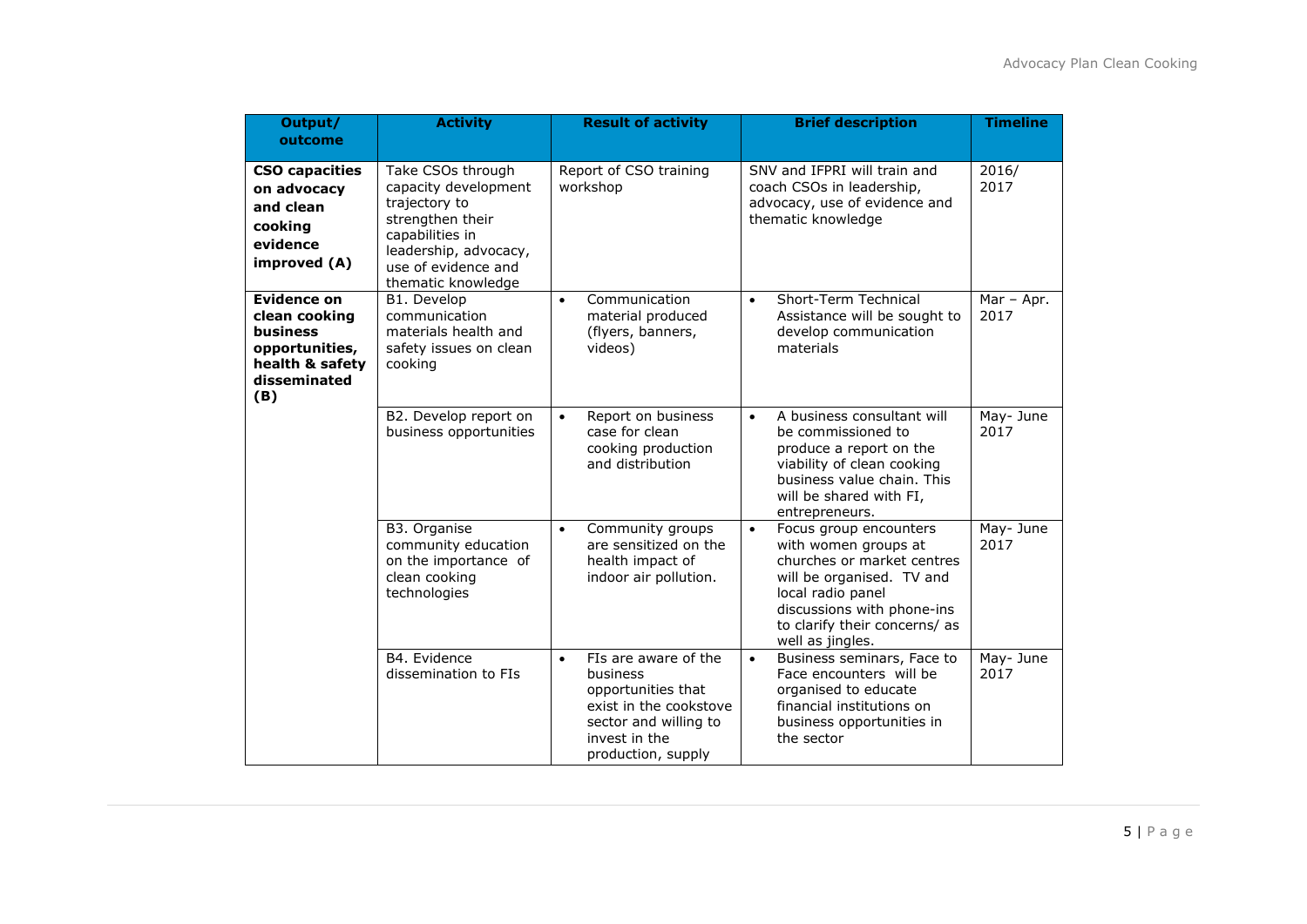|                                                                                                        |                                                                                                                                                    | and purchase of<br>clean cooking<br>technologies.                                                                                                                                                                                                                                                            |                                                                                                                                                                                                                                                             |                         |
|--------------------------------------------------------------------------------------------------------|----------------------------------------------------------------------------------------------------------------------------------------------------|--------------------------------------------------------------------------------------------------------------------------------------------------------------------------------------------------------------------------------------------------------------------------------------------------------------|-------------------------------------------------------------------------------------------------------------------------------------------------------------------------------------------------------------------------------------------------------------|-------------------------|
|                                                                                                        | B5. Media<br>engagements on the<br>health and safety<br>benefits of clean<br>cooking, relevant<br>policies, and evidence<br>of financial viability | The media be better<br>$\bullet$<br>informed and<br>educated on health<br>and safety benefits of<br>clean cooking,<br>relevant policies and<br>evidence of financial<br>viability. They would<br>support and ensure<br>duty bearers and<br>other stakeholders<br>get committed to<br>their responsibilities. | There will be media<br>$\bullet$<br>engagement<br>soirees/workshops/confere<br>nce, editors/producers<br>information sharing<br>meetings on health and<br>safety benefits of clean<br>cooking, relevant policies<br>and evidence of financial<br>viability. | Oct 2016 -<br>June 2017 |
| <b>Advocacy plans</b><br>of CSOs<br>developed and<br>implemented<br>(C)                                | C1. Support CSOs to<br>develop advocacy plan                                                                                                       | Final draft of Advocacy<br>plan                                                                                                                                                                                                                                                                              | SNV will guide two<br>representatives each of<br>GHACCO & ORGIIS to develop<br>and progressively refine an<br>Advocacy plan on clean cooking                                                                                                                | May 2016<br>$-2017$     |
| <b>Capacity of</b><br>ICS/LPG<br>distributor,<br>retailers,<br>women &<br>youth groups<br>improved (D) | D1. Organise capacity<br>development session<br>for women and youth<br>group leaders on<br>policies and<br>responsibilities of duty<br>bearers.    | Community groups will<br>be capacitated to demand<br>for adoption of clean<br>cooking options by duty<br>bearers (MMDAs).                                                                                                                                                                                    | One day workshop per district<br>for 36 women & youth groups<br>in 7 districts on engaging with<br>their MMDAs.                                                                                                                                             | March-July<br>2017      |
|                                                                                                        | D2. Organise capacity<br>building workshops for<br>distributor and<br>retailers on how to<br>promote and increase<br>distribution                  | Retailers/ distributors are<br>capacitated to expand<br>their distribution network<br>for both ICS and LPG.                                                                                                                                                                                                  | One workshop per district for 7<br>districts.                                                                                                                                                                                                               | Aug-Sep<br>2017         |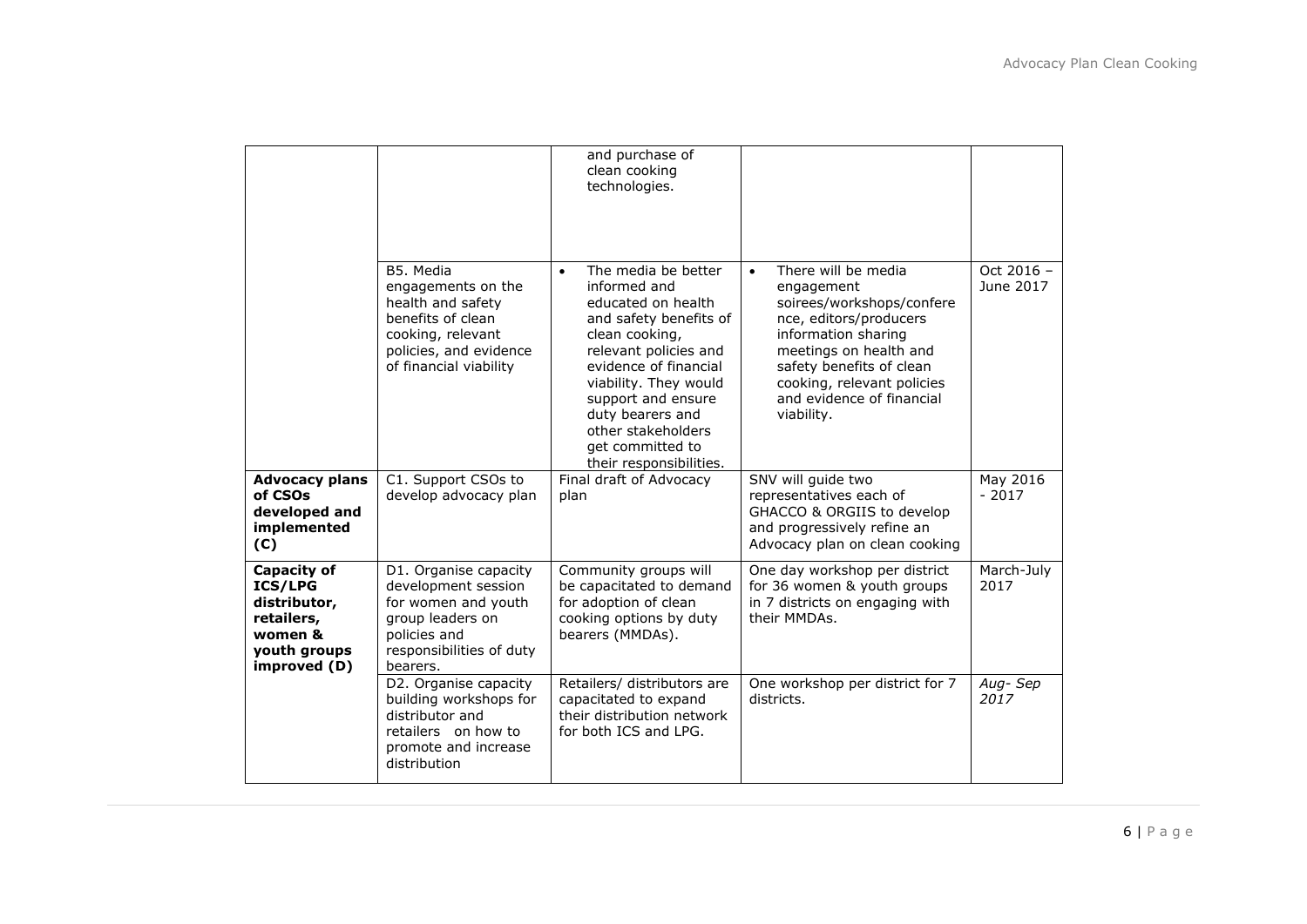| <b>Increased CSO</b><br>participation in<br>meetings with<br><b>NDPC, MMDAs</b><br>and FIs on<br>sustainable<br>cooking (E) | E1. Engagements<br>meetings with NDPC                                                                                                                                                                                         | NDPC appreciate clean<br>cooking as key in<br>addressing climate<br>change challenges                                                     | Inception meeting with the<br>Commissions and directors of<br>NDPC on the gaps in the clean<br>cooking GSGDA.                                                                                                                                                         | $Jan -$<br>March<br>2017 |
|-----------------------------------------------------------------------------------------------------------------------------|-------------------------------------------------------------------------------------------------------------------------------------------------------------------------------------------------------------------------------|-------------------------------------------------------------------------------------------------------------------------------------------|-----------------------------------------------------------------------------------------------------------------------------------------------------------------------------------------------------------------------------------------------------------------------|--------------------------|
|                                                                                                                             | E2. Organise meetings<br>with District Planning<br>and Coordinating Unit<br>(DPCU), core<br>management,<br>Development Planning<br>Sub-Committee of the<br>selected districts on<br>the need to<br>mainstream ICS in<br>MTDP. | The MMDAs better<br>informed on the need to<br>mainstream ICS<br>interventions in their<br>development plan                               | Meeting to present and discuss<br>sustainable cooking as a means<br>of addressing climate change at<br>the district level                                                                                                                                             | March-<br>2017           |
|                                                                                                                             | E3. Meetings with<br>directors of FIs on<br>clean cooking business<br>opportunities                                                                                                                                           | Awareness on investment<br>in cookstoves created<br>among financial<br>institutions                                                       | Round table conference<br>organised with presentations to<br>be done to board, management<br>of some MFIs/Banks for buy-in                                                                                                                                            | Feb-<br>March<br>2017    |
| <b>NDPC</b> engaged<br>on policy<br>framework &<br>planning<br>guideline (F)                                                | F1.Meetings with<br>NDPC, Energy<br>Commission, Ministry<br>of Local Government<br>and other relevant<br>stakeholders on<br>integrating clean<br>cooking in policy frame<br>work and planning<br>quidelines.                  | NDPC commits to<br>integration of clean<br>cooking interventions into<br>the national development<br>framework and planning<br>quidelines | 3 Meeting and debriefing<br>sessions with directors of<br>NDPC, Energy Commission,<br>Ministry of Local Government<br>and other relevant stakeholders<br>organised to advocate for the<br>relevant for making clean<br>cooking in the National and<br>district agenda | Jan-June<br>2017.        |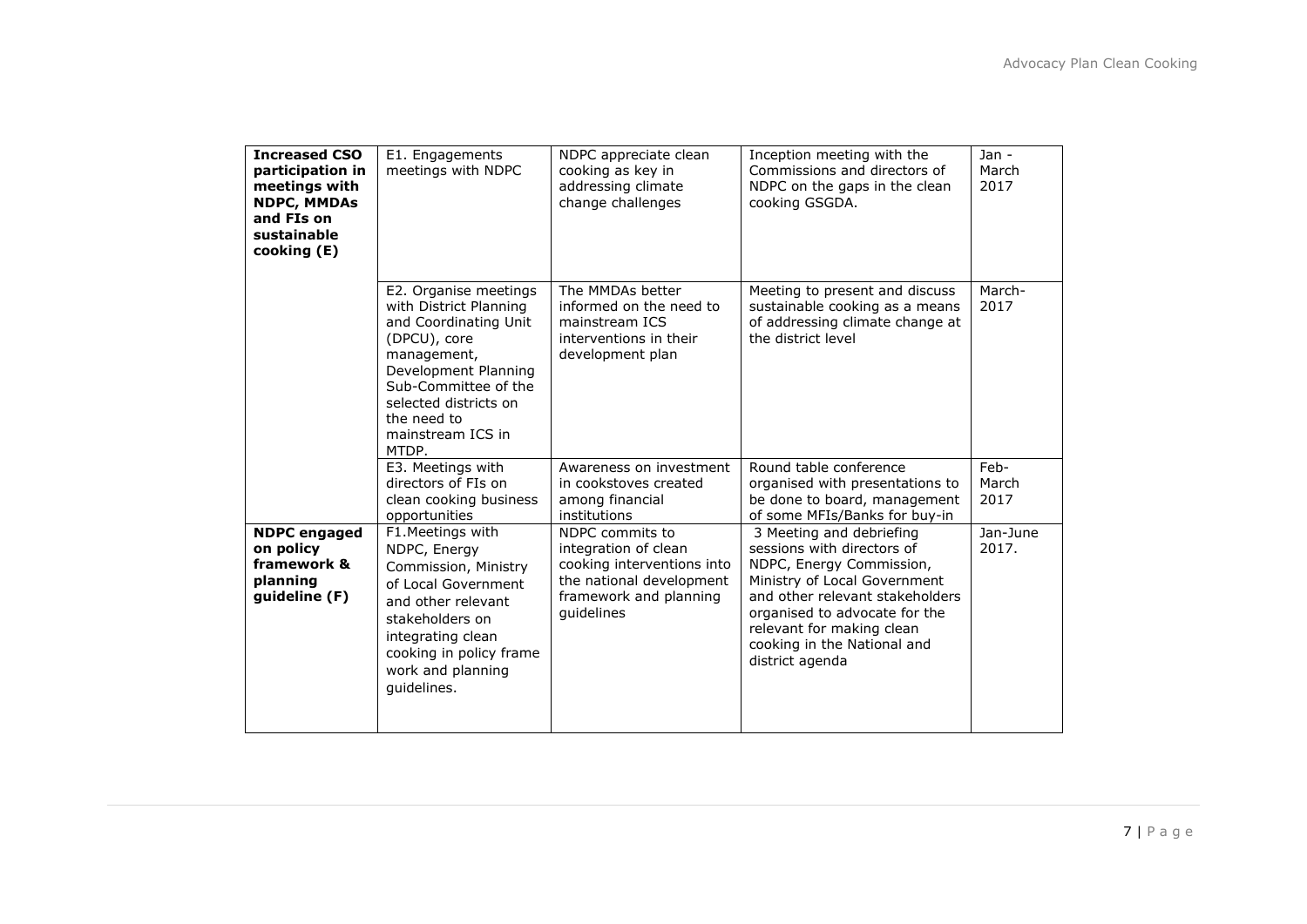| <b>Improved</b><br>collaboration<br>among end-<br>users, FIs and<br>manufacturers<br>/distributors/<br>retailers $(G)$                                  | G1. Stakeholder fora<br>with end-users,<br>manufacturers,<br>distributors and FIs                                                                      | Stakeholders discuss<br>challenges and<br>opportunities for effective<br>collaboration. Outcomes<br>of the meetings are<br>concrete action points for<br>participants. | One forum per district for Volta.<br>Ashanti and Greater Accra and<br>Two Zonal meetings for Upper<br>East and Northern Region. | Oct-Dec<br>2017         |
|---------------------------------------------------------------------------------------------------------------------------------------------------------|--------------------------------------------------------------------------------------------------------------------------------------------------------|------------------------------------------------------------------------------------------------------------------------------------------------------------------------|---------------------------------------------------------------------------------------------------------------------------------|-------------------------|
| <b>Increased</b><br><b>Political will of</b><br><b>MMDAs to</b><br>incorporate<br><b>Clean Cooking</b><br>into MTDP and<br>annual plans of<br>MMDAs (I) | I1. Follow- up<br>discussions with the<br>MMDAs to lobby for the<br>integration of clean<br>cooking interventions<br>in the MTDPs and<br>annual plans. | The MMDAs have better<br>evidence to mainstream<br>ICS interventions in their<br>development plan                                                                      | Participate in district budget<br>meetings, town hall meetings,<br>performance review meetings                                  | June<br>October20<br>17 |

#### 7.2 Outlook activities 2018

Beyond 2017, activities will continue to engage MMDAs on the need to integrate sustainable cooking technologies into development interventions as part of climate change mitigation efforts at the district levels. From 2018, the MMDAs will also be engaged on other clean cooking interventions on institutional cookstoves ( Schools, prisons, catering facilities, pito brewery, Gari Processing, Shear – Butter processing, and other agri-processing initiatives) involving the use of sustainable fuels.

Activities on improving market linkages among manufacturers, distributors and retailers will continue in 2018. In the coming years, they will be guided to establish regional distribution depots, marketing/customer service and administrative hotlines. CSOs will also support manufacturers to create a database of all trained distributors and retailers to facilitate easy access and distribution of the various clean cooking options.